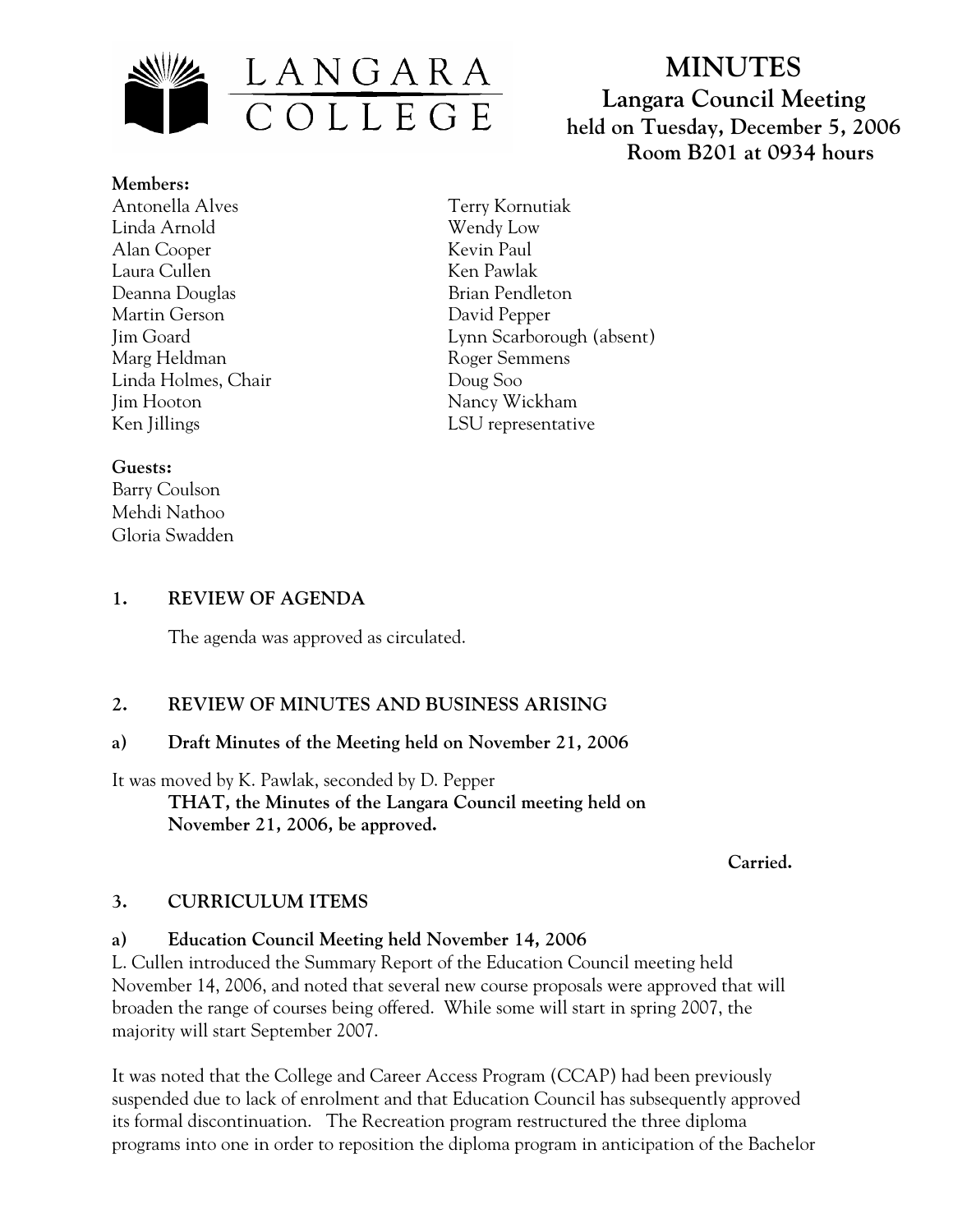of Recreation Management degree. Prerequisites were changed in a variety of program courses to facilitate students' ability to register for courses. L. Cullen noted there were no items with financial implications.

It was moved by L. Cullen, seconded by M. Gerson **THAT, the summary report of the Education Council meeting held November 14, 2006, be received.** 

*Carried. Carried.* 

# **4. ACTION ITEMS**

# **a) 2007-08 Budget – Draft 2**

D. Douglas distributed a document titled "Langara Council Draft 2 2007-08 Budget, December 5, 2006" noting that at the meeting held November 21, 2006 a budget document was distributed identifying a shortfall of \$1.5M. She noted an increase in shortfall to \$1.6M as a result of a position reclassification provision.

#### **Enhancement List**

D. Douglas made reference to the enhancement list that was attached to the agenda and noted that items as identified at the meeting held November 21, 2006 had been removed. Members reviewed the list, discussion took place and the following points were noted:

- K. Pawlak distributed a document titled "Enhancement Request Film Arts Program 2007-08 budget year" and recommended that Langara Council approve its addition to the enhancement list. The enhancement is for a half-time position for an Instructional Assistant in Film Arts (CUPE position) at entry level, estimated at \$18,500 plus benefits. He noted that the position is required due to the technical needs of the department which are beyond the scope of IMS and ICS. It was agreed that this item be added to the enhancement list.
- D. Douglas noted that the IMS A/V Technician for Library, Media & Bookstore Services be consolidated with the 10 enhanced classrooms in IMS Capital as they are relative to each other. She noted that this will be updated on the enhancement list.
- B. Pendleton noted that Psychology currently has one full-time and one .25 time Instructional Assistant. The Psychology Lab is required to be open 7 hours a day (M-F) on average. Instructional Assistants are required to divide their time between assisting Instructors in class and assisting students in the lab resulting in the lab presently being open for only 4.35 hours per day on average. The addition of a .75 time Instructional Assistant would help to cover the lab being open an average of 7 hours per day which would provide more effective technical assistance for student research projects, increase the security around the lab area, and increase student retention.
- M. Gerson noted that the Library and Information Technology department currently has a half-time Instructional Assistant. Due to the continued growth in the number of students entering the three program options, the department would like to go to a full-time assistant. The enhancement list notes a .55 time assistant but it should be a .50 time assistant.
- J. Hooton noted that the enhancements requested for the Student Employment Centre will be an extension of what is currently being done. Langara College is one of few colleges across the province that does not have employment services and it will be an excellent student retention strategy. A. Cooper advised that the LFA may be identifying what is done in the proposed centre as faculty work - with implications regarding the proposed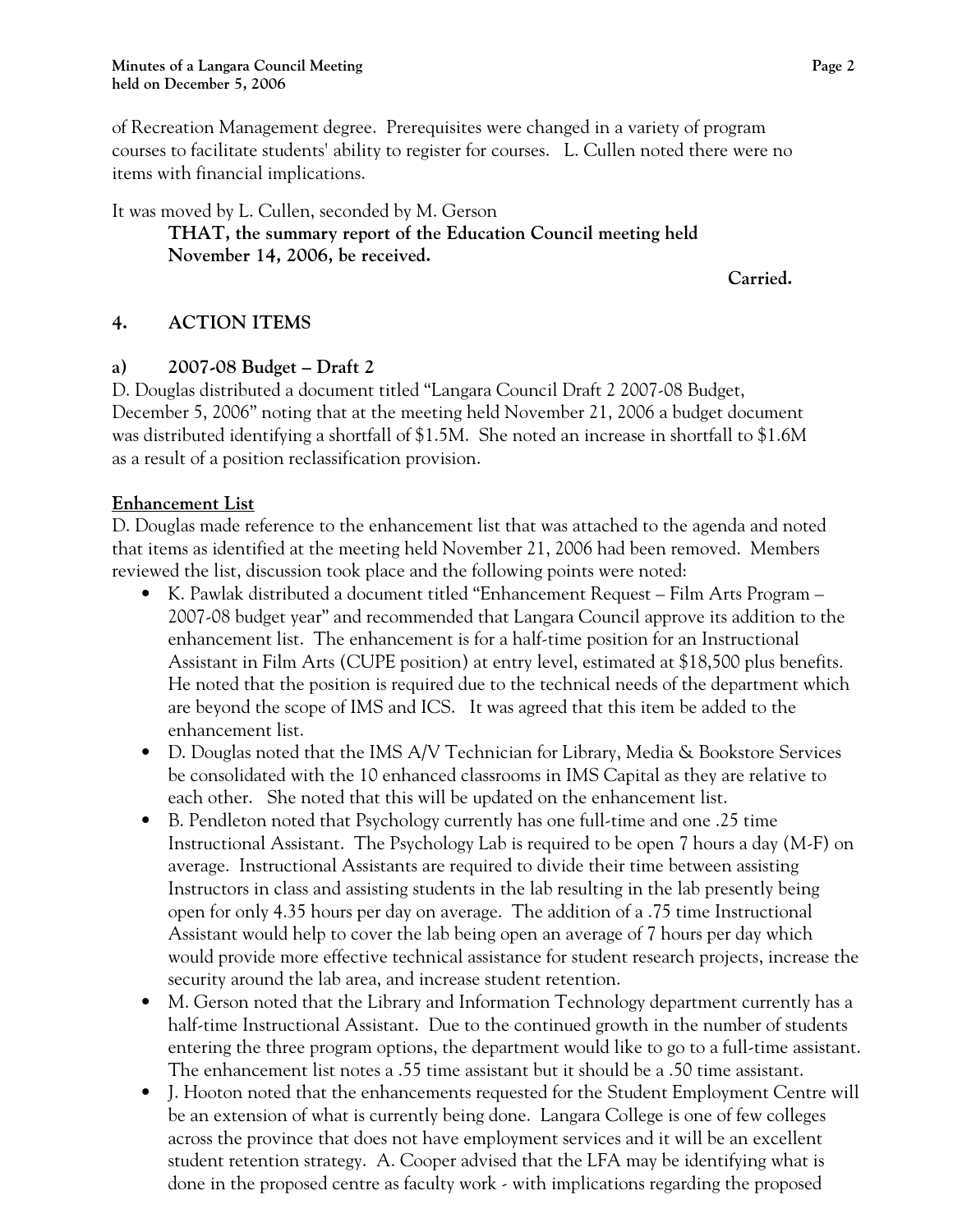budget, and L. Holmes responded that the jurisdictional matter should be discussed at the Joint Labour Management Committee.

- The Recruitment and Retention enhancement request from the Deans of Instruction would be used to support recruitment and retention activities and initiatives that will be primarily department, program, and division based. This fund would be managed jointly by the two Deans of Instruction and the Dean of Student Support Services. Instructional or support departments or programs would apply for financial support for specific Recruitment and Retention activities that they are planning to undertake in support of the College's strategic plan.
- Institutional Research has requested a half-time junior Research Analyst due to the increased workload as a result of the reporting requirements from the Ministry.
- A question was raised as to whether or not the College had considered contracting the Events Coordinator position. L. Holmes responded that there are too many events and the coordinator would need to be directly involved with individual people and departments. Events need to run smoothly, timely and in a professional manner. She noted that it would be too costly to contract this service.
- N. Wickham highlighted the request for enhancements in the Communications Department. She noted that the three bundles identified were labelled according to the "super user areas". This does not mean that the enhancement is specific to these areas but will be used wherever the need is greatest. D. Douglas noted that the backup information that was distributed with the enhancement list at the November 21, 2006 meeting does not identify each bundle as it is identified on the enhancement list and recommended members read the package before voting.
- A question was raised on how the Events Coordinator, Retention and Recruitment, and Communications funding will work together. L. Holmes noted that Strategic Enrolment Management (SEM) is the crux of the Strategic Plan and a committee should take a look at all of these pieces, including the Student Employment Centre, and decide the overall management and allocation of the funds. She noted that Executive is this committee and that they will take a look at the enhancement requests as they relate to Strategic Enrolment Management and decide which should be combined under "SEM" on the revised enhancement list to be distributed sometime in January 2007. The committee would also decide where the funds are to be allocated. She noted that it may be necessary to review the revised enhancement list at the January 9, 2007 Langara Council meeting before distributing it for voting.

#### **ACTION: Executive Committee**

# **Operating Capital**

D. Douglas noted that at the meeting held on November 21, 2006 a document was distributed titled "Operating Capital Plan". Members were asked to look at the list to see if there were any items that could be shifted from the 07-08 column to other columns. She noted that she received several offers to shift items totalling approximately \$61,000. J. Goard noted that he could shift \$181,000. L. Holmes noted that other departments needed to offer to shift some of their items as there was still a shortfall of about \$300,000.